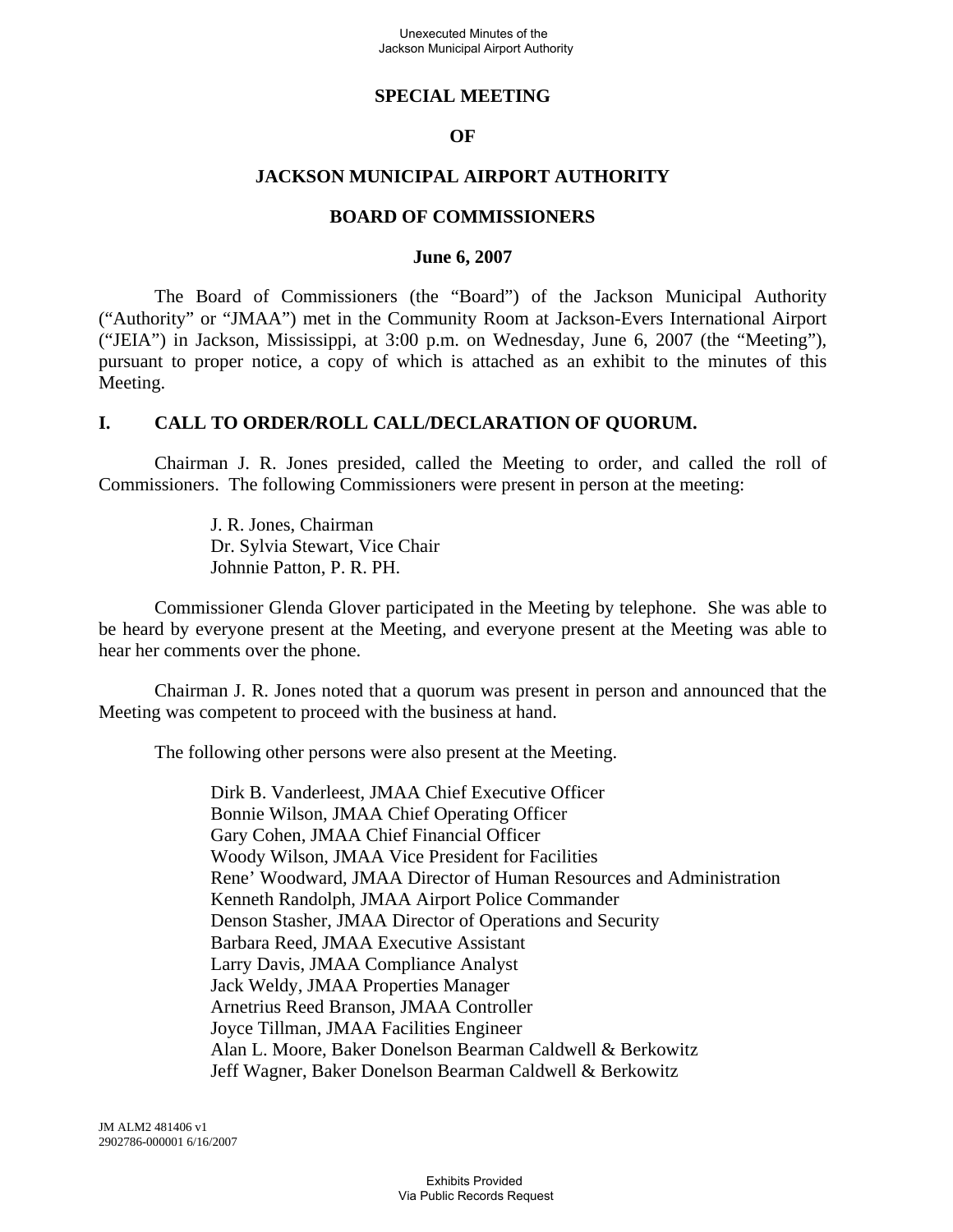Chuck Lott, Neel-Schaffer, Inc. John Bourgeois, Waggoner Engineering, Inc. Clarence Edwards, Mercury Air Center

## **II. APPROVAL AND EXECUTION OF MINUTES OF BOARD MEETINGS.**

### **A. Regular Monthly Meeting on April 23, 2007.**

#### **B. Emergency Meeting on May 29, 2007.**

The Board considered the minutes of (i) the Open Session and the Executive Session of the Regular Monthly Meeting on April 23, 2007, and (ii) the Emergency Meeting on May 29, 2007.

After discussion, upon motion duly made by Commissioner Patton, seconded by Commissioner Stewart, and unanimously approved by the affirmative votes of all Commissioners present, said minutes were approved as presented and directed to be filed in the appropriate minute book and records of the Authority.

### **III. PUBLIC COMMENTS.**

None.

### **IV. REPORTS.**

# **A. Chief Executive Officer.**

1. Airport Project Manager Summary, Ending April 30, 2007.

Mr. Vanderleest directed the Board's attention to this Report, as found in the packet distributed to the Board prior to the Meeting (the "Packet"), and discussed this Report with the Board. A copy of the Packet is attached as an exhibit to the minutes of the Meeting.

2. Airport Activity Statistics Report, Ending April 30, 2007.

Mr. Vanderleest directed the Board's attention to the Activity Report for the month ended April 30, 2007, as found in the Packet, and discussed this Report with the Board.

#### 3. U. S. Department of Homeland Security/FEMA Logistics Center.

Mr. Vanderleest advised the Board that a meeting had been scheduled in Washington, D. C. with FEMA to discuss the Authority's interest in locating a U. S. Department of Homeland Security/FEMA Logistics Center at JEIA.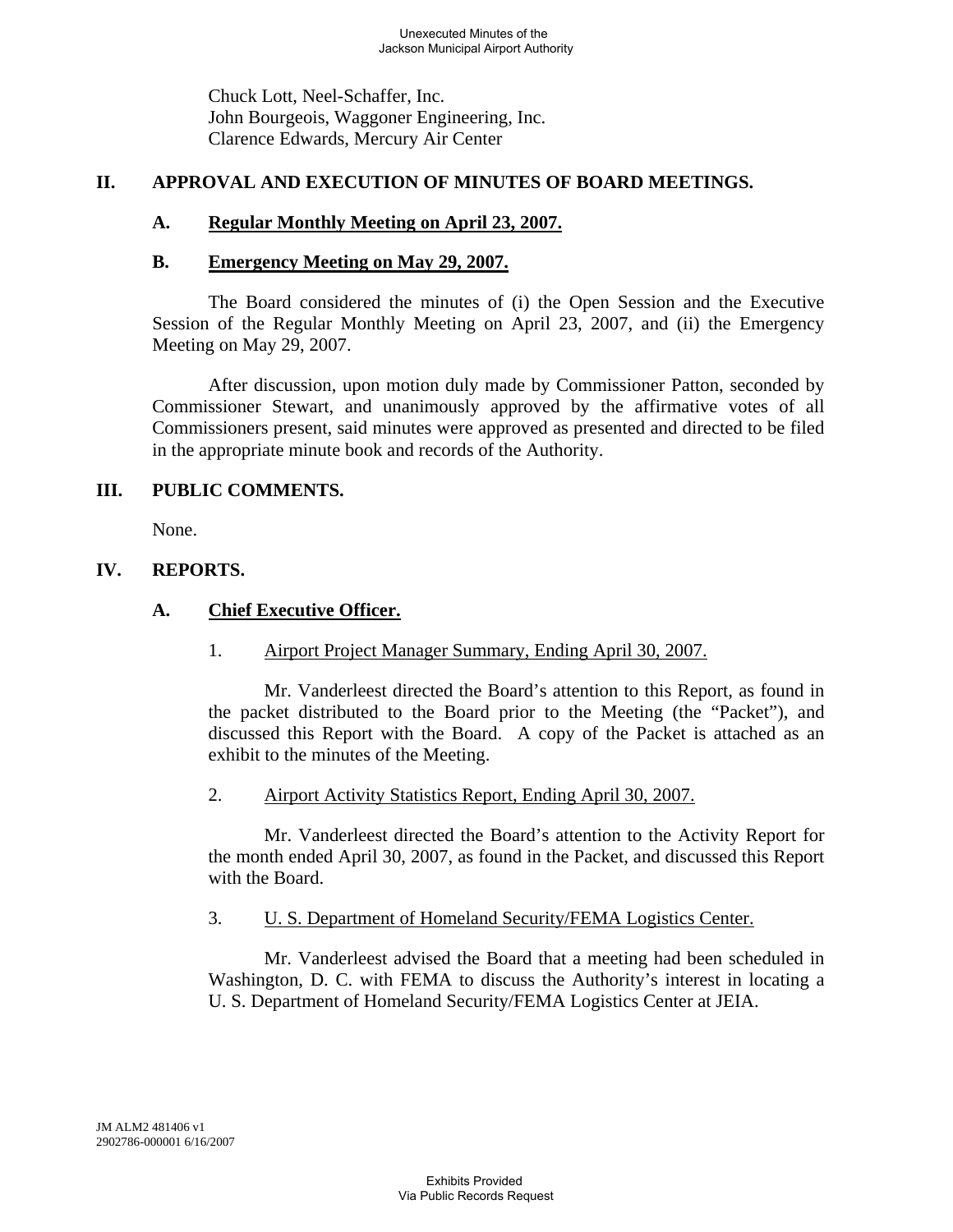# 4. Continental Express.

 Mr. Vanderleest said that the Authority continued to work with Continental Express on direct service to and from Newark Liberty International Airport, and that positive progress was being made.

#### 5. Customer Service.

Mr. Vanderleest said that the staff was involved in a series of meetings with the Transportation Security Administration and the airlines operating at JEIA, to better coordinate security matters and provide more secure and userfriendly service to travelers at JEIA.

#### 6. Modify Signatory Policy and Designate CEO as Purchasing Agent.

Mr. Vanderleest directed the Board's attention to the memorandum in the Packet which discussed this matter, and discussed this matter with the Board.

After discussion, upon motion duly made by Commissioner Stewart, seconded by Commissioner Patton, and unanimously approved by the affirmative votes of all Commissioners present, the Board adopted the following resolution.

### **RESOLUTION DESIGNATING CHIEF EXECUTIVE OFFICER AS PURCHASING AGENT AND AMENDING POLICY ON SIGNATORY AUTHORITIES**

**WHEREAS**, during the 2007 Regular Session, the Mississippi Legislature amended Miss. Code Ann. Section 31-7-13 (the "Bid Law") to increase the thresholds for securing competitive quotes for certain procurements (from \$3,500.01 to \$5,000.01) and for advertising for bids for such items (from \$15,000.01 to \$25,000.01); and

**WHEREAS**, the Bid Law allows a governing authority, such as the Board of Commissioners (the "Board") of the Jackson Municipal Airport Authority (the "Authority") to designate a "Purchasing Agent" to make procurement decisions under the Bid Law if the amount to be expended is \$25,000.00 or less; and

**WHEREAS**, the Board previously approved and adopted a certain Policy No. 1- 40 entitled "Signatory Authorities," which established policies on signatory authority for all levels of the Authority's staff for various purposes (the "Policy on Signatory Authorities"); and

**WHEREAS**, in light of the foregoing, the staff of the Authority has recommended that the Board consider amending the Policy on Signatory Authorities and making certain other changes in order to more fully comply with the Bid Law;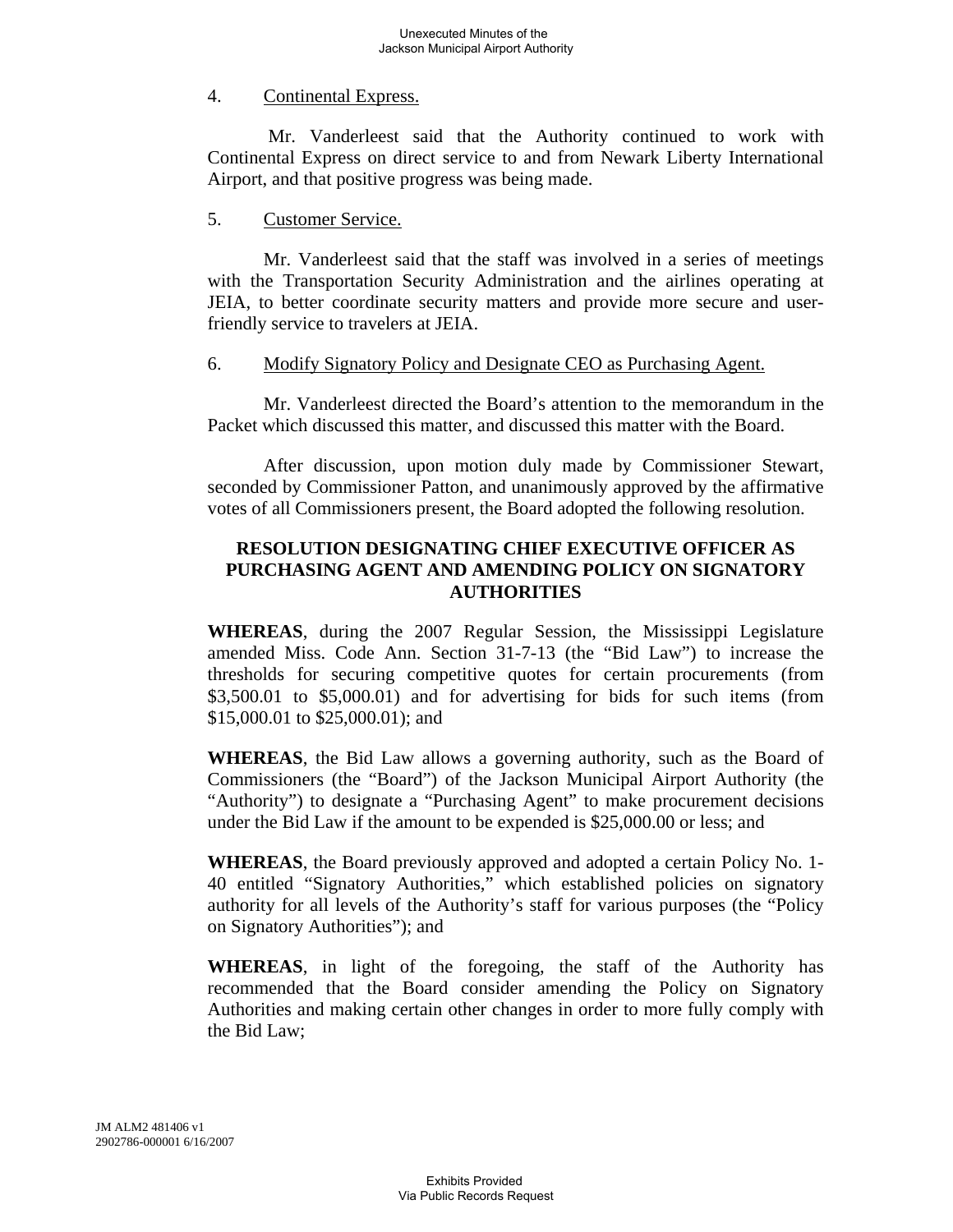**NOW, THEREFORE, BE IT RESOLVED**, the Board hereby determines that it would be in the best interests of and in furtherance of the duties and responsibilities of the Authority to, and the Board hereby does: (i) amend the Policy on Signatory Authorities by deleting the existing Policy on Signatory Authorities and adopting and approving, effective immediately, a new Policy on Signatory Authorities in the form included in the packet distributed to the Board prior to the Special Meeting of the Board on June 6, 2007, and incorporated herein by reference.

#### **B. Attorney.**

#### 1. AAP Staff Services, Inc.

Mr. Wagner discussed with the Board the situation surrounding AAP Staff Services, Inc. ("AAP") and its creditors, and the impact of that situation on the Authority. During discussion, Mr. Wagner advised the Board that Merchants and Planters Bank had not provided the Authority with proper evidence of its security interest in payments owed to AAP, despite being requested to do so by the Authority. He also said that he had been advised that Advance Payroll Funding had secured a judgment against AAP in Ohio, and was likely to seek to enforce that judgment against AAP in Mississippi at some time in the near future. Although it is not possible to prevent someone from filing a complaint or initiating litigation, Mr. Wagner said that the Authority should be protected from liability if the Authority releases payments to AAP at this time without proper notice having been received from a creditor of AAP, such as and specifically including Merchants and Planters Bank and Advance Payroll Funding.

After discussion, upon motion duly made by Commissioner Patton, seconded by Commissioner Glover, and unanimously approved by the affirmative votes of all Commissioners present, the Board adopted the following resolution.

# **RESOLUTION RELEASING FUNDS OWED TO AAP STAFF SERVICES, INC.**

**WHEREAS**, the Board of Commissioners (the "Board") of the Jackson Municipal Airport Authority (the "Authority") has been advised by legal counsel that, in the absence of proper notice of a security interest or lien on certain payments owed by the Authority to AAP Staff Services, Inc. ("AAP"), the Authority may release funds owed by the Authority to AAP without liability; and

**WHEREAS**, the Board has been advised by the staff and legal counsel of the Authority that no such notice has been received by the Authority from a creditor of AAP, such as and specifically including Merchants and Planters Bank and Advance Payroll Funding;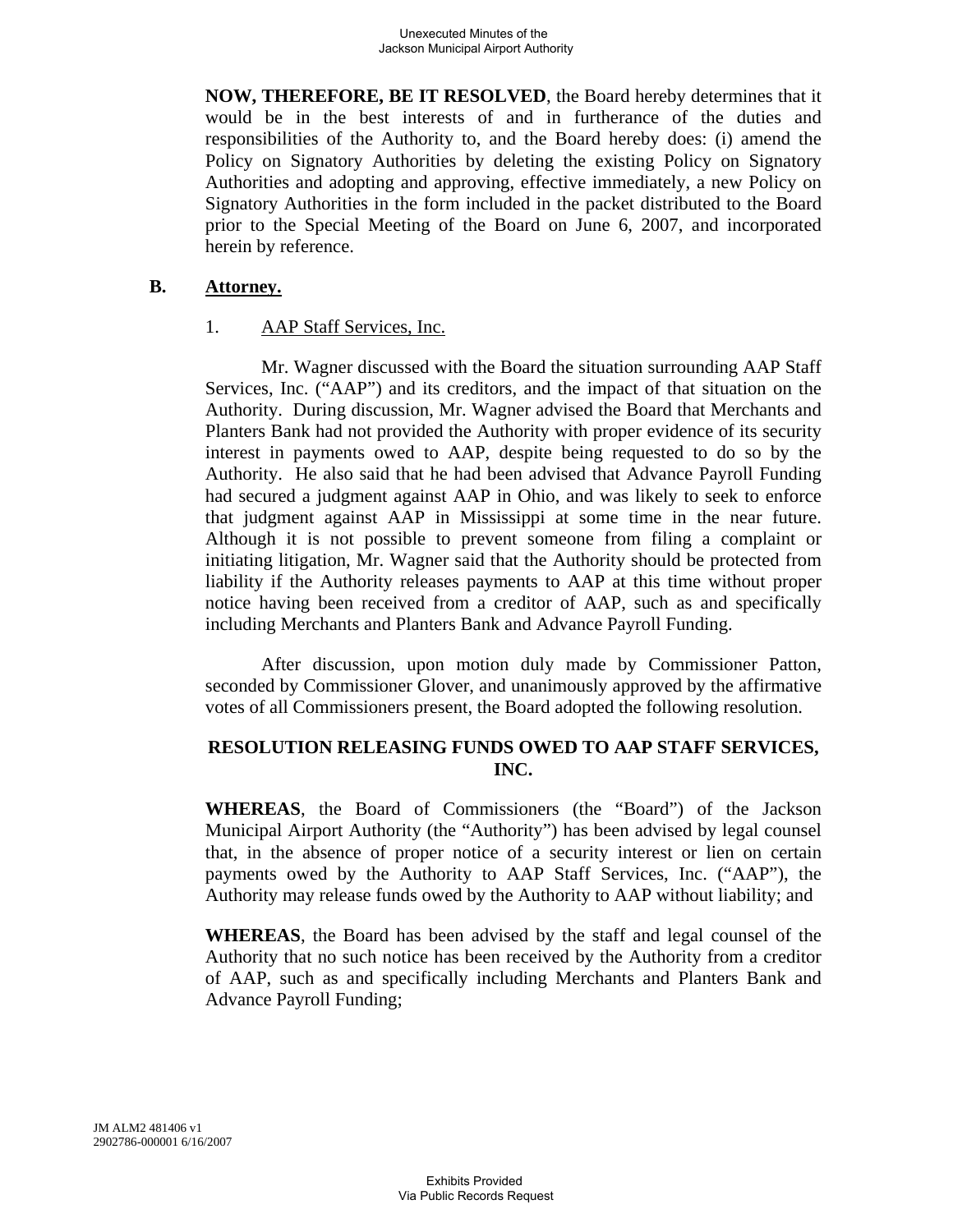**NOW, THEREFORE, BE IT RESOLVED**, the Board hereby determines that it would be in the best interests of and in furtherance of the duties and responsibilities of the Authority to, and the Board hereby does, approve and direct the staff to release all funds currently owed to AAP for services performed for and on behalf of the Authority.

# **V. ACTION ITEMS.**

# **A. Financial Matters.**

- 1. Financial Reports for April 2007: Accept.
- 2. Claims Docket for April 2007: Approve.

Mr. Vanderleest discussed with the Board the (i) financial reports for the Authority for the month of April 2007, as found in the Packet, and the (ii) Claims Docket for the Authority for the month of April 2007, as set out in the Packet.

During discussion, Mr. Vanderleest reminded the Board that certain claims on the original Claims Docket for April 2007 had been approved for payment at the Emergency Meeting of the Board on May 29, 2007.

After further discussion, upon motion duly made by Commissioner Glover, seconded by Commissioner Patton, and unanimously approved by the affirmative votes of all Commissioners present, the Board adopted the following resolution.

## **RESOLUTION ACCEPTING FINANCIAL REPORTS FOR APRIL 2007 AND APPROVING AND AUTHORIZING PAYMENT OF CLAIMS DOCKET FOR APRIL 2007**

**WHEREAS**, the Board of Commissioners (the "Board") of the Jackson Municipal Airport Authority (the "Authority") has reviewed and considered (i) certain financial statements for the Authority for the month and period ending April 30, 2007 (the "Financial Reports"), and (ii) the Claims Docket of the Authority for the month of April 2007 (the "Claims"), both the Financial Reports and the Claims being (i) included in the packet distributed to the Board prior to the June 6, 2007, Special Meeting of the Board and (ii) incorporated herein by reference;

**NOW, THEREFORE, BE IT RESOLVED**, the Board hereby (i) accepts the Financial Reports and (ii) approves and authorizes payment of the Claims in the total amount of \$517,702.67.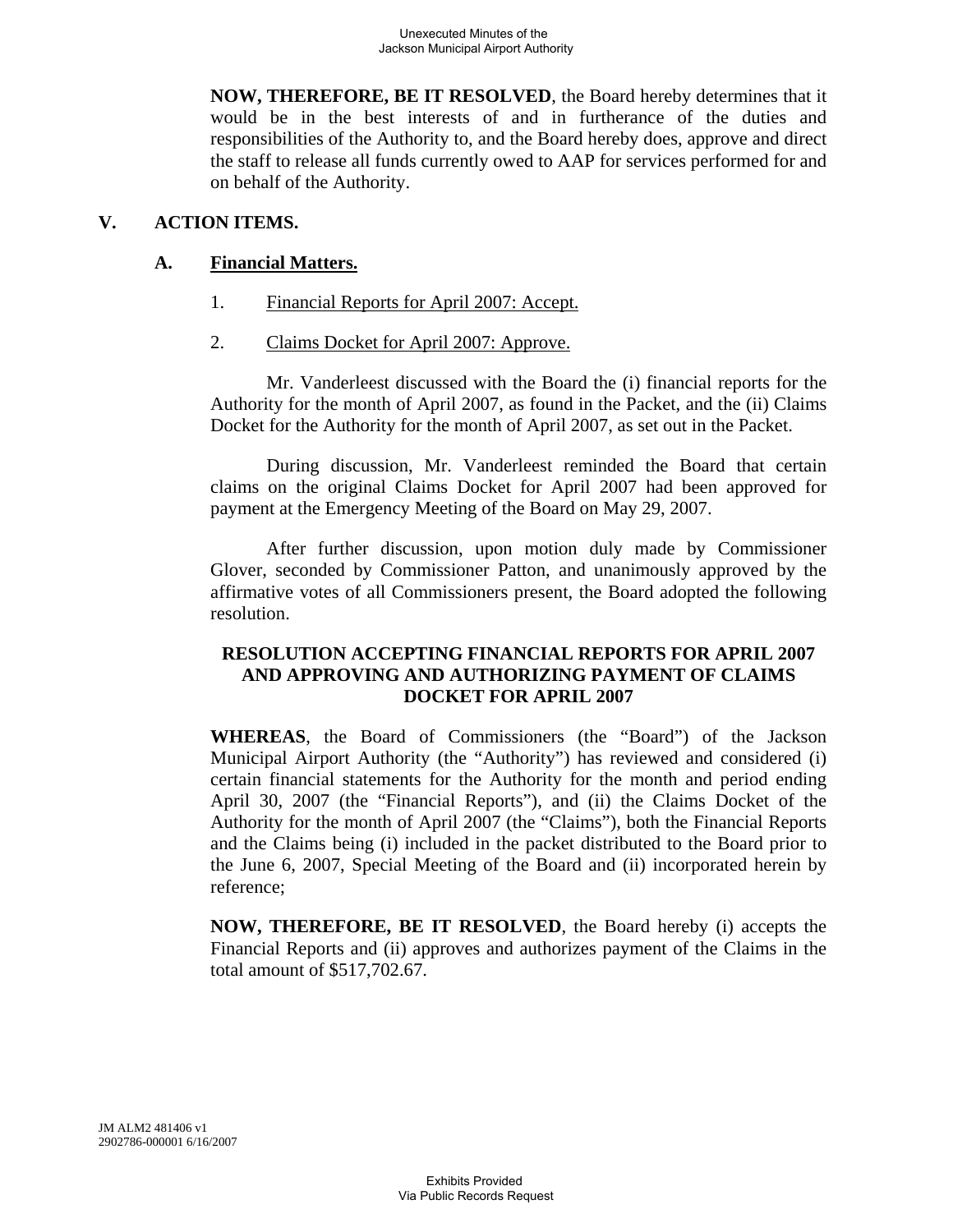## **B. Service Agreements.**

- 1. Agreement with Staffing Connections for Temporary Labor, JEIA and HF: Approve Agreement.
- 2. Agreement with Datamaxx for NCIC Workstation: Approve Agreement.
- 3. Agreement with M/A-COM, Inc. for Radio Frequency Rebanding: Approve Agreement.
- 4. Agreement with Schindler Elevator Corporation for Maintenance, JEIA: Approve Agreement.

Mr. Vanderleest directed the Board's attention to the memoranda in the Packet which discussed each of the matters set out above, and discussed each of these matters with the Board.

After discussion, upon motion duly made by Commissioner Stewart, seconded by Commissioner Patton, and unanimously approved by the affirmative votes of all Commissioners present, the Board adopted the following resolution.

# **RESOLUTION APPROVING AND AUTHORIZING CERTAIN ACTIONS WITH RESPECT TO CERTAIN SERVICE AGREEMENTS**

**WHEREAS**, the staff of the Jackson Municipal Airport Authority (the "Authority") has recommended that the Board of Commissioners (the "Board") of the Authority, approve and authorize certain actions with respect to certain service agreements identified below, all as more particularly described in certain memoranda (i) included in the packet distributed to the Board prior to the June 6, 2007, Special Meeting of the Board (separately, the "Memorandum"; collectively, the "Memoranda") and (ii) incorporated herein by reference; and

**WHEREAS**, the Board has reviewed and considered said Memoranda and considered said recommendations by the staff of the Authority;

**NOW, THEREFORE, BE IT RESOLVED**, the Board hereby determines that it would be in the best interests of and in furtherance of the duties and responsibilities of the Authority to, and the Board hereby does, take the following actions:

1. The Board approves and authorizes negotiation and execution of an agreement with Staffing Connections for temporary employees, said agreement to be in such form and to contain such terms and conditions consistent with the Memorandum relating to this matter as may be deemed appropriate by the Chief Executive Officer of the Authority, as evidenced by his execution thereof.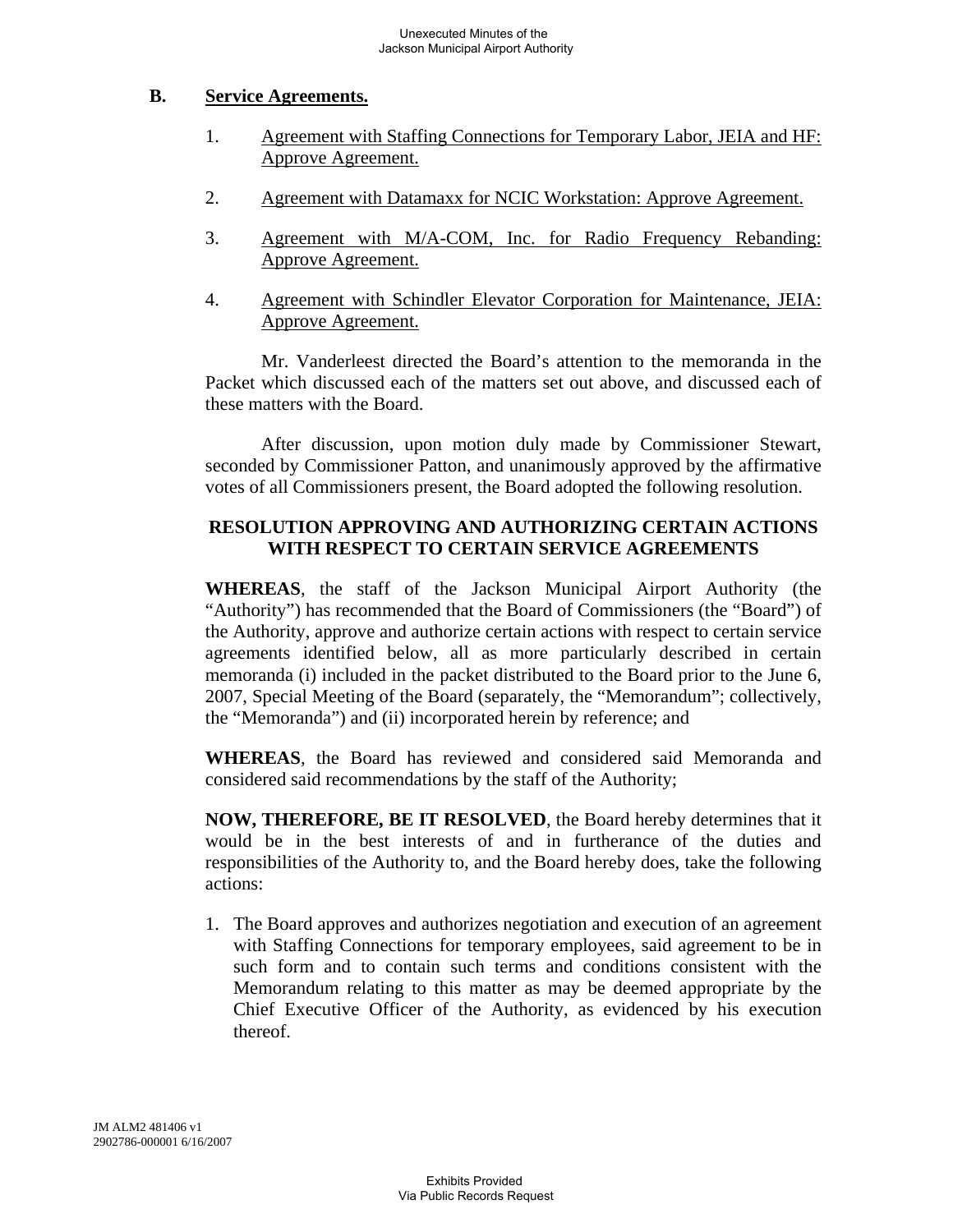- 2. The Board approves and authorizes negotiation and execution of an annual service agreement with Datamaxx for an NCIC work station, said agreement to be in such form and to contain such terms and conditions consistent with the Memorandum relating to this matter as may be deemed appropriate by the Chief Executive Officer of the Authority, as evidenced by his execution thereof.
- 3. The Board approves and authorizes negotiation and execution of an agreement with M/A-COM, Inc. for radio frequency rebanding, said agreement to be in such form and to contain such terms and conditions consistent with the Memorandum relating to this matter as may be deemed appropriate by the Chief Executive Officer of the Authority, as evidenced by his execution thereof.
- 4. The Board approves and authorizes negotiation and execution of an agreement with Schindler Elevator Corporation for maintenance of certain escalators and elevators, said agreement to be in such form and to contain such terms and conditions consistent with the Memorandum relating to this matter as may be deemed appropriate by the Chief Executive Officer of the Authority, as evidenced by his execution thereof.

### **C. Construction Projects.**

- 1. **JMAA Project No. 047-06, Contract No. 047-06-303, Employee and** Rental Car Parking Rehabilitation, JEIA: Approve Change Order No. 1.
- 2. JMAA Project No. 007-05, Contract No. 007-05-227, Terminal Apron Repairs Phase 2, JEIA: Approve Change Order No. 5.

Mr. Vanderleest directed the Board's attention to the memoranda in the Packet which discussed each of the matters set out above, and discussed each of these matters with the Board.

After discussion, upon motion duly made by Commissioner Stewart, seconded by Commissioner Patton, and unanimously approved by the affirmative votes of all Commissioners present, the Board adopted the following resolution.

# **RESOLUTION APPROVING AND AUTHORIZING CERTAIN CHANGE ORDERS TO CONSTRUCTION CONTRACTS**

**WHEREAS**, the staff of the Jackson Municipal Airport Authority (the "Authority") has recommended that the Board of Commissioners (the "Board") of the Authority approve and authorize execution and accomplishment of certain change orders to certain construction contracts identified below, all as more particularly described in certain memoranda (i) included in the packet distributed to the Board prior to the June 6, 2007, Special Meeting of the Board (separately, "Memorandum"; collectively, "Memoranda") and (ii) incorporated herein by reference; and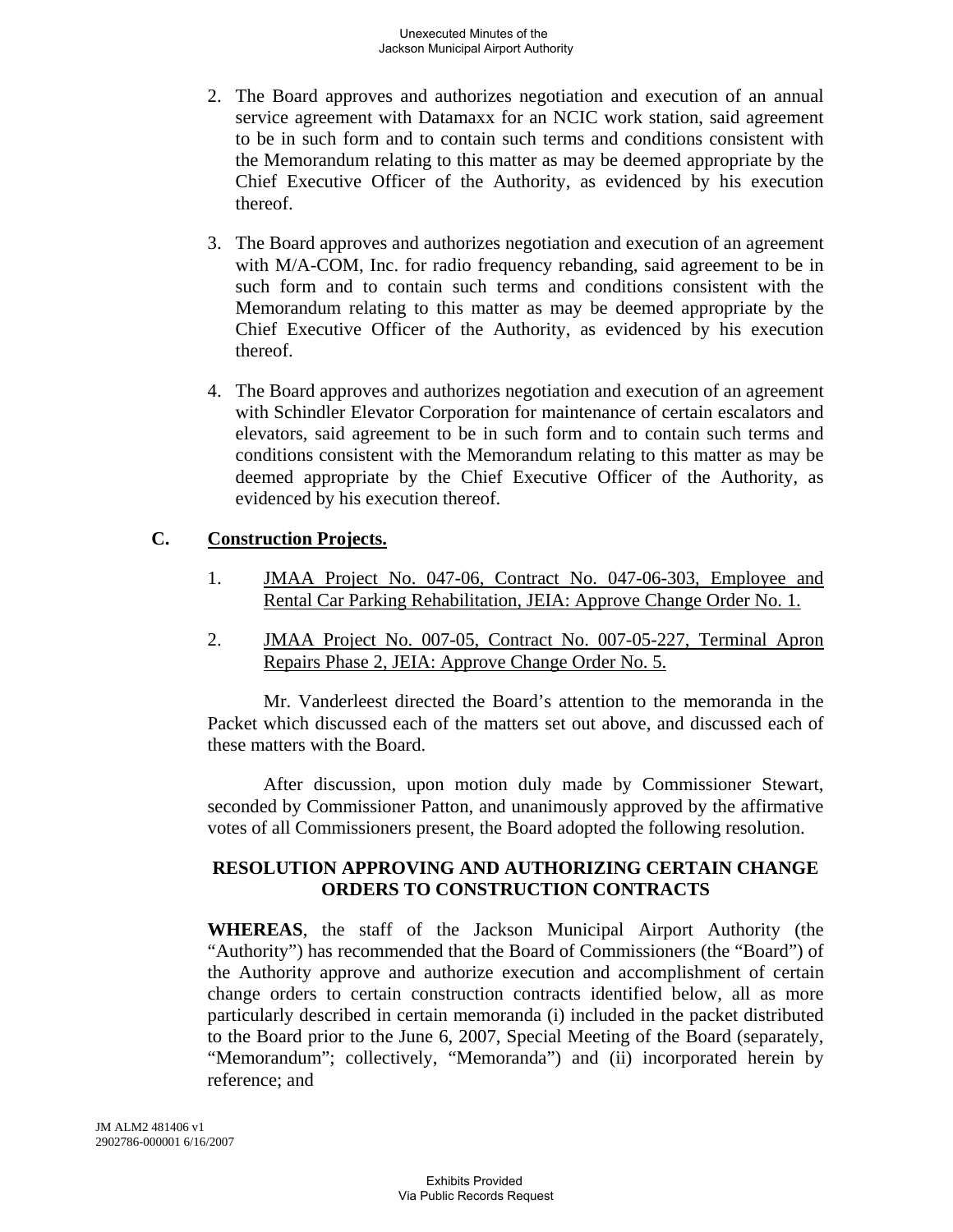**WHEREAS**, the Board has reviewed and considered said Memoranda and considered said recommendations by the staff of the Authority;

**NOW, THEREFORE, BE IT RESOLVED**, the Board hereby determines that it would be in the best interests of and in furtherance of the duties and responsibilities of the Authority to, and the Board hereby does, take the following actions:

- 1. The Board approves and authorizes execution and accomplishment of Change Order No. 1 to Contract No. 047-06-303 with Clear River Construction Company, Inc. for rehabilitation of the employee and rental car parking lots at Jackson-Evers International Airport, as more particularly described in the Memorandum and attachments thereto relating to this matter.
- 2. The Board approves and authorizes execution and accomplishment of Change Order No. 5 to Contract No. 007-05-227 with Head, Inc. for repairs to the terminal apron at Jackson-Evers International Airport, Phase 2, as more particularly described in the Memorandum and attachments thereto relating to this matter, including without limitation extension of warranty through April 2028 and release of retainage.

### **D. Procurements.**

1. JMAA Project No. 007-07, S&C Manual Switchgear, JEIA: Award Contract.

Mr. Vanderleest directed the Board's attention to the memorandum in the Packet which discussed this matter, and discussed this matter with the Board.

After discussion, upon motion duly made by Commissioner Stewart, seconded by Commissioner Patton, and unanimously approved by the affirmative votes of all Commissioners present, the Board adopted the following resolution.

# **RESOLUTION AWARDING CONTRACT FOR PROJECT NO. 007-07, PURCHASE AND INSTALLATION OF S&C MANUAL SWITCHGEAR**

**WHEREAS**, after publication of an advertisement for bids in accordance with applicable law, the Jackson Municipal Airport Authority (the "Authority") received four (4) bids for purchase and installation of a S&C manual switchgear for Jackson-Evers International Airport (the "Project"), said bids being set out in that certain Bid Tabulation Form dated May 15, 2007 (the "Bid Tabulation Form"), which is (i) included in the packet distributed to the Board prior to the June 6, 2007, Special Meeting of the Board and (ii) incorporated herein by reference; and

**WHEREAS**, the staff of the Authority has advised the Board of Commissioners (the "Board") of the Authority that the lowest bid for the Project was submitted by Webster Electric, Inc. ("Webster") in the lump sum amount of \$61,218.00, with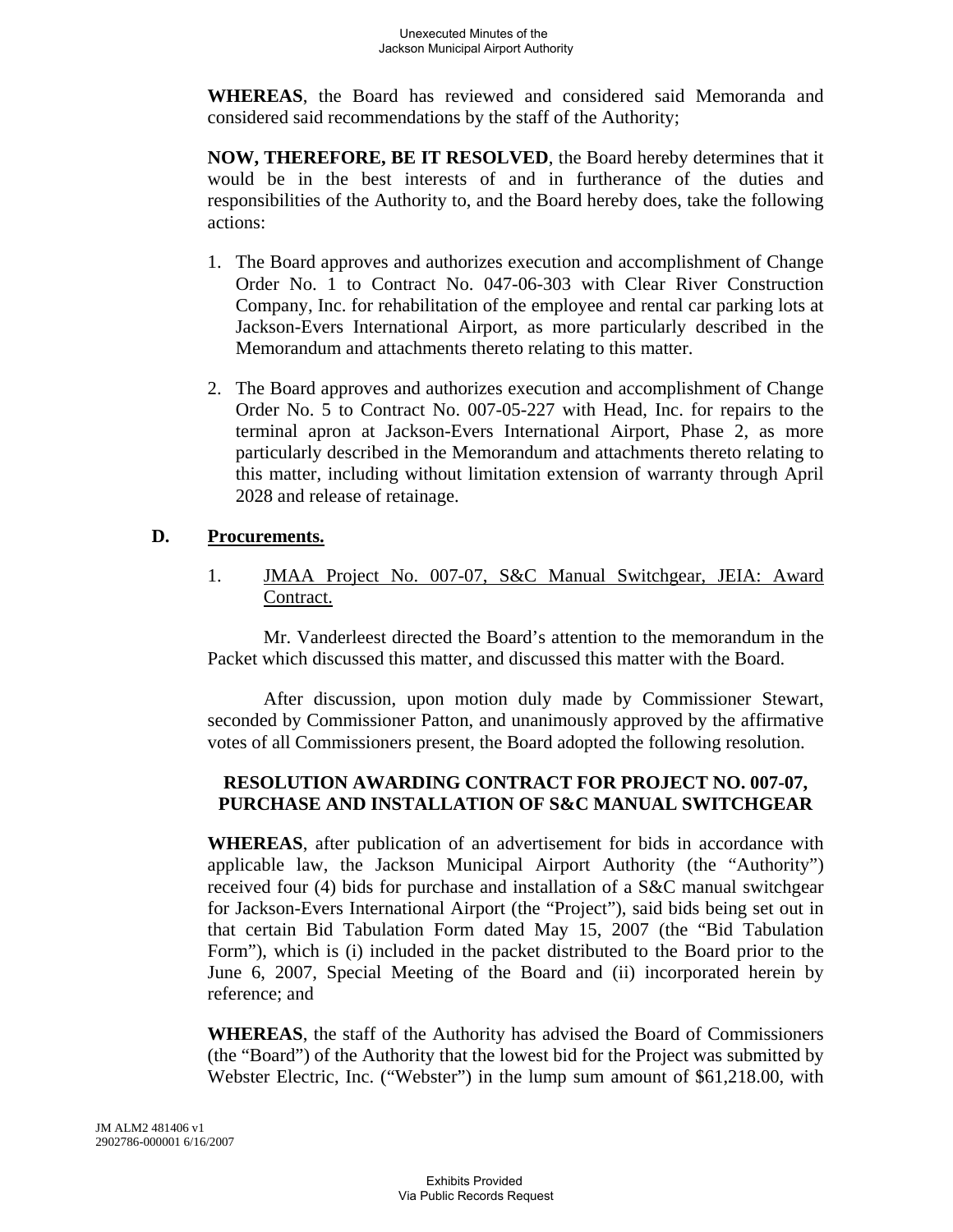an alternate deduction of \$8,016.00 (the "Bid"), as shown on the Bid Tabulation Form; and

**WHEREAS**, the staff of the Authority has advised the Board that said Bid submitted by Webster was compliant with the bid requirements for the Project and has recommended that the Board award the contract for the Project to Webster for submission of the lowest and best bid for the Project; and

**WHEREAS**, the Board has reviewed the Bid Tabulation Form and considered said recommendation by the staff of the Authority;

**NOW, THEREFORE, BE IT RESOLVED**, the Board hereby determines that the lowest and best bid for the Project was submitted by Webster and awards the contract for the Project to Webster; and authorizes and directs the Chief Executive Officer and representatives of the Authority to negotiate and execute an agreement with Webster to accomplish the Project, said agreement to be in such form and to contain such terms and conditions consistent with the Bid and bid requirements for the Project as deemed appropriate by the Chief Executive Officer of the Authority, as evidenced by his execution thereof.

# **E. Grants.**

1. Grant Offer for Airport Improvement Program (AIP) Project No. 3-28- 0037-039-2007, Design Access Control System Upgrade, JEIA: Authorize Acceptance of Grant Offer.

Mr. Vanderleest directed the Board's attention to the memorandum in the Packet which discussed this matter, and discussed this matter with the Board.

After discussion, upon motion duly made by Commissioner Stewart, seconded by Commissioner Patton, and unanimously approved by the affirmative votes of all Commissioners present, the Board adopted the following resolution.

# **RESOLUTION APPROVING AND AUTHORIZING RECEIPT OF FEDERAL GRANT AND STATE GRANT FOR AIRPORT IMPROVEMENT PROGRAM PROJECT NO. 3-28-0037-039-2007, DESIGN ACCESS CONTROL SYSTEM UPGRADE, JACKSON-EVERS INTERNATIONAL AIRPORT**

**WHEREAS**, the Jackson Municipal Airport Authority (the "Authority") had previously applied for a grant from the federal Airport Improvement Program (the "AIP Grant") and a grant from the State of Mississippi (the "State Grant") to be used to fund design of upgrades and improvements to the access control system at Jackson-Evers International Airport (the "Project"); and

**WHEREAS**, the staff of the Authority has advised the Board of Commissioners (the "Board") of the Authority that the application for the AIP Grant has been approved in the amount of \$915,164.00, and that the application for the State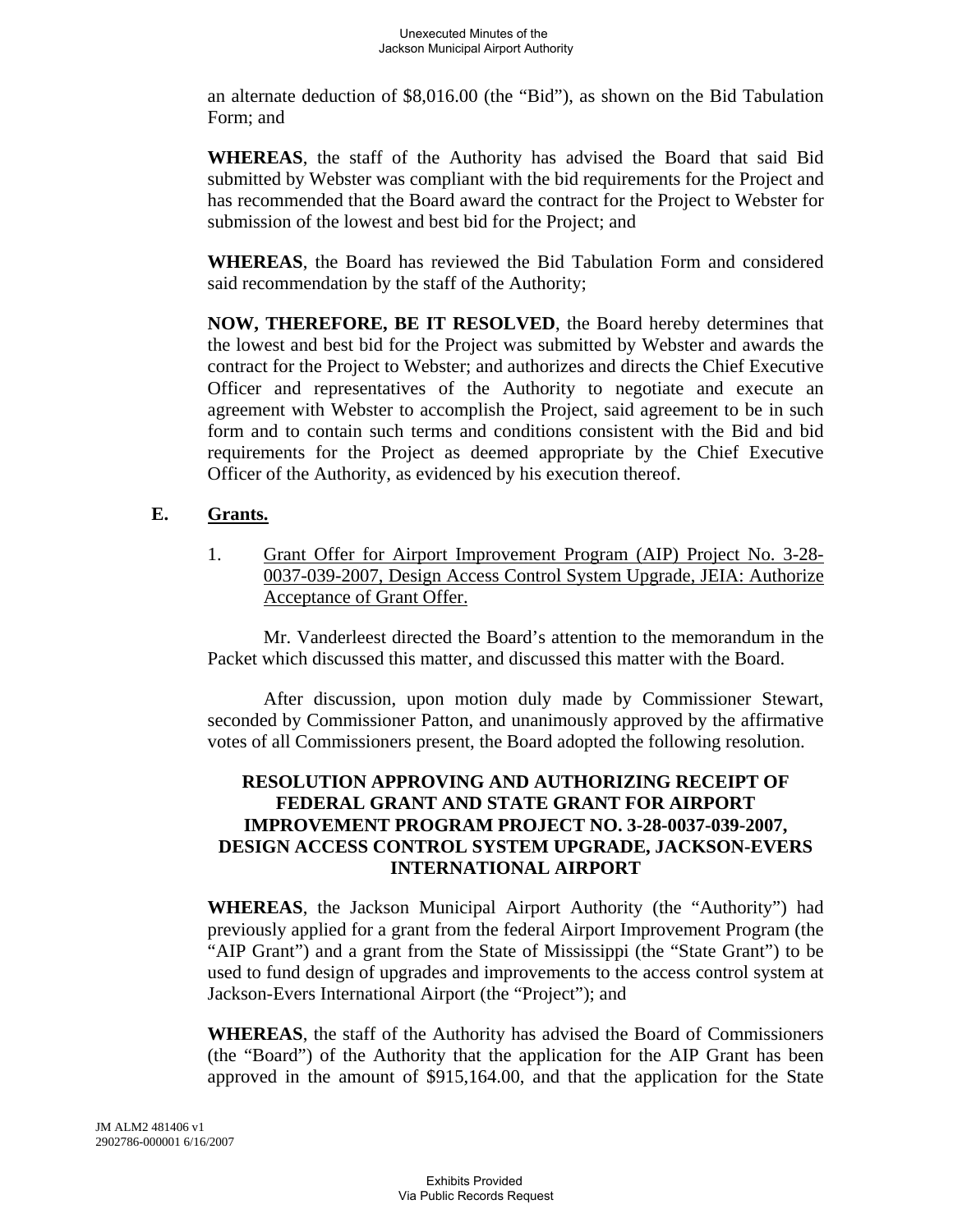Grant has been approved in the amount of \$24,083.00, and that it is necessary and appropriate at this time for the Board to approve and authorize acceptance of the AIP Grant and the State Grant; and

**WHEREAS**, the Board has considered said recommendation by the staff of the Authority;

**NOW, THEREFORE, BE IT RESOLVED**, the Board hereby determines that it would be in the best interests of and in furtherance of the duties and responsibilities of the Authority to, and the Board hereby does: (i) approve and authorize acceptance of the AIP Grant and the State Grant, and (ii) authorizes and directs the staff of the Authority to take all other steps necessary and appropriate to accomplish receipt of the AIP Grant and the State Grant, including without limitation obtaining appropriate resolutions and other documentation from the City of Jackson, and use of the AIP Grant and the State Grant in connection with the Project.

### **F. Other Matters.**

1. Application to Participate in Pilot Program, FAA Safety Management System, JMAA: Authorize Application.

Mr. Vanderleest directed the Board's attention to the memorandum in the Packet which discussed this matter, and discussed this matter with the Board.

After discussion, upon motion duly made by Commissioner Stewart, seconded by Commissioner Patton, and unanimously approved by the affirmative votes of all Commissioners present, the Board adopted the following resolution.

## **RESOLUTION APPROVING AND AUTHORIZING APPLICATION FOR AND PARTICIPATION IN FAA PILOT PROJECT REGARDING AIRPORT SAFETY**

**WHEREAS**, the staff of the Jackson Municipal Airport Authority (the "Authority") has recommended that the Board of Commissioners (the "Board") of the Authority approve and authorize the filing of an application for and participation in a pilot project of the Federal Aviation Administration Office of Airport Safety and Standards (the "FAA") to develop guidelines for airport safety management, including production of a Safety Management System Plan and Safety Program Manual for airports selected for the pilot project (the "Pilot Project"), at a cost of approximately \$100,000.00 to \$200,000.00 per airport, with funding to be provided in part by the federal Airport Improvement Program, all as more particularly described in that certain memorandum dated May 16, 2007, (i) included in the packet distributed to the Board prior to the June 6, 2007, Special Meeting of the Board (the "Memorandum") and (ii) incorporated herein by reference; and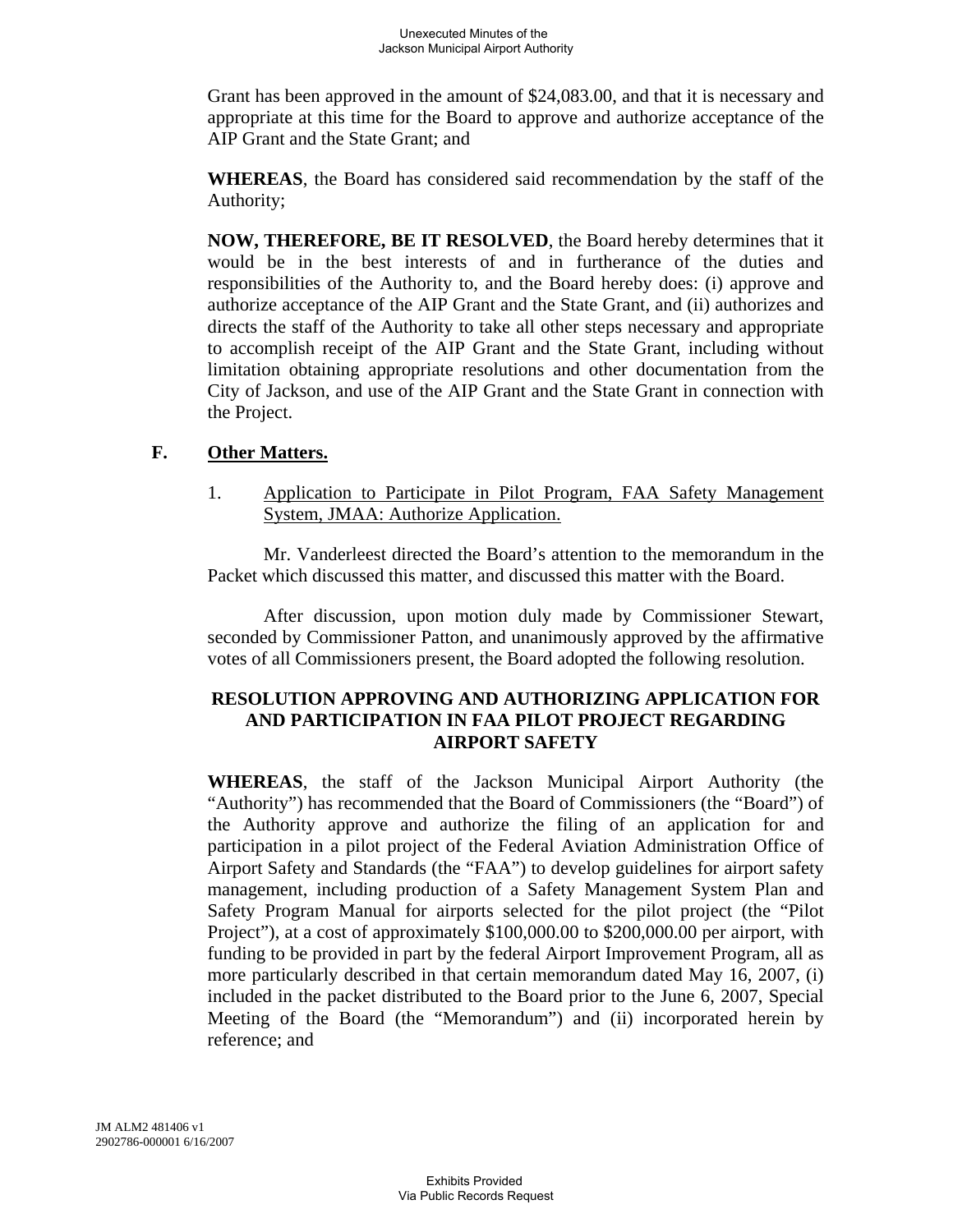**WHEREAS**, the Board has reviewed and considered said Memorandum and considered said recommendation by the staff of the Authority;

**NOW, THEREFORE, BE IT RESOLVED**, the Board hereby determines that it would be in the best interests of and in furtherance of the duties and responsibilities of the Authority to, and the Board hereby does, approve and authorize: (i) filing an application for and participation in the Pilot Project; (ii) filing an application for and acceptance of funding for the Pilot Project from FAA; (iii) acceptance of any grant associated with the Pilot Project; and (iv) execution by the Chief Executive Officer of the Authority of such applications, agreements and other documents as may be necessary and appropriate to accomplish the foregoing, said applications, agreements and other documents to be in such form and to contain such terms and conditions as may be deemed appropriate by the Chief Executive Officer, as evidenced by his execution thereof.

### **VI. CLOSED SESSION.**

### **A. Annexation by Flowood of Airport Property: Oppose Annexation but Encourage Cooperation on Municipal Services.**

At approximately 3:35 p.m., Mr. Moore recommended that the Board go into Closed Session to discuss and determine whether to enter into Executive Session to discuss a specific threat of litigation because of adoption of an annexation ordinance by the City of Flowood, which seeks to annex certain portions of Jackson-Evers International Airport.

After discussion, upon motion duly made by Commissioner Patton, seconded by Commissioner Stewart, and unanimously approved by the affirmative votes of all Commissioners present, the Board agreed to enter into Closed Session for the limited purpose of considering whether to enter into Executive Session to discuss a specific threat of litigation because of adoption of an annexation ordinance by the City of Flowood, which seeks to annex certain portions of Jackson-Evers International Airport. The Board asked Mr. Vanderleest, Ms. Wilson, Mr. Moore and Mr. Wagner to remain during the Closed Session.

# **VII. EXECUTIVE SESSION.**

### **A. Annexation by Flowood of Airport Property: Oppose Annexation but Encourage Cooperation on Municipal Services.**

At approximately 3:36 p.m., the Board considered whether to enter into Executive Session for the limited purpose of discussing and taking action regarding a specific threat of litigation because of adoption of an annexation ordinance by the City of Flowood, which seeks to annex certain portions of Jackson-Evers International Airport.

Upon motion duly made by Commissioner Stewart, seconded by Commissioner Patton, and unanimously approved by the affirmative votes of all Commissioners present, the Board agreed to enter into Executive Session for the limited purpose of discussing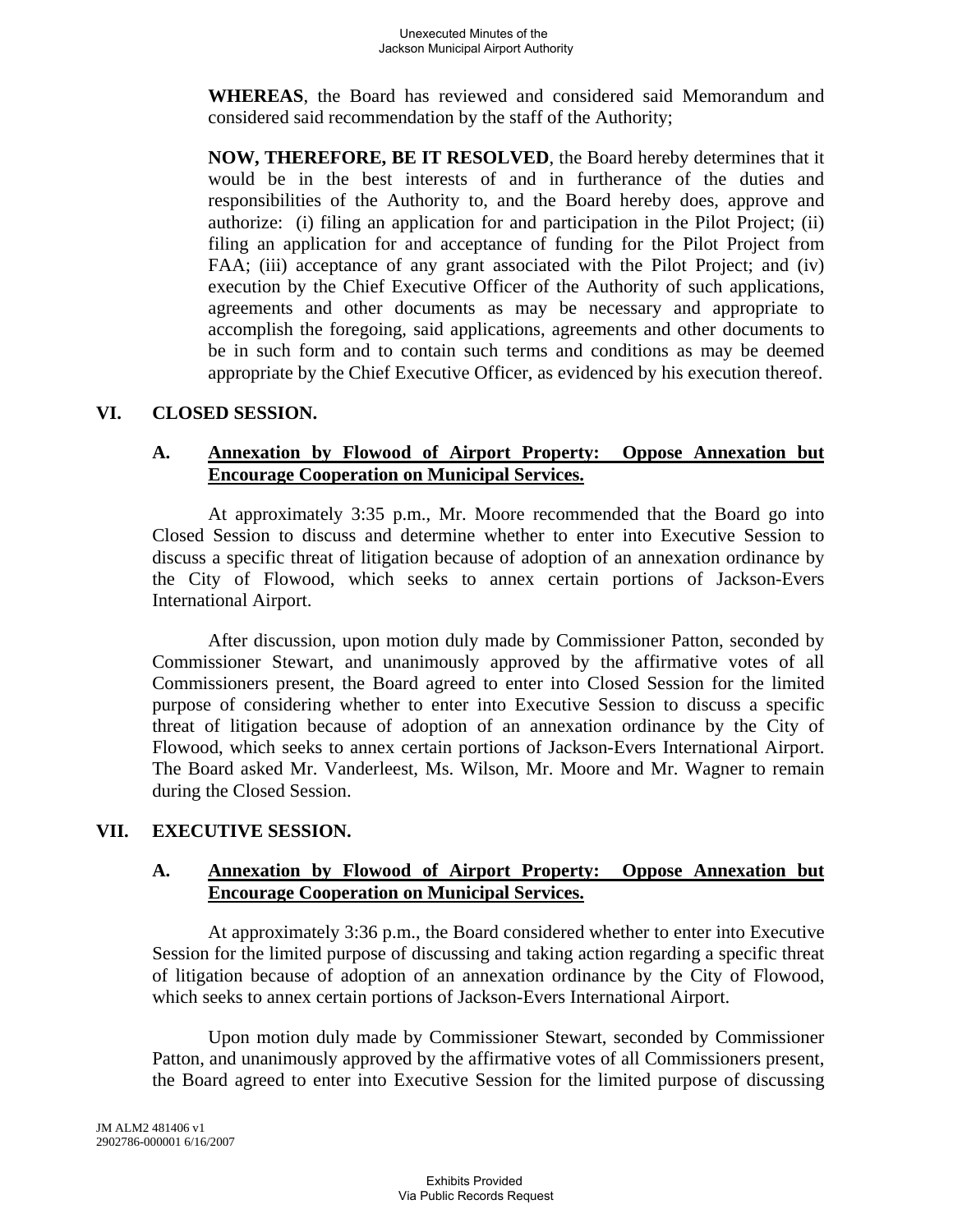and taking action regarding a specific threat of litigation because of adoption of an annexation ordinance by the City of Flowood, which seeks to annex certain portions of Jackson-Evers International Airport. The Board asked Mr. Vanderleest, Ms. Wilson, Mr. Moore and Mr. Wagner to remain during the Executive Session.

Ms. Wilson then stepped outside the Meeting and told those outside the Meeting that the Board had voted to go into Executive Session to consider and take action regarding a specific threat of litigation because of adoption of an annexation ordinance by the City of Flowood, which seeks to annex certain portions of Jackson-Evers International Airport.

The Board then met in Executive Session to consider and take action regarding a specific threat of litigation because of adoption of an annexation ordinance by the City of Flowood, which seeks to annex certain portions of Jackson-Evers International Airport.

# **VIII. OPEN SESSION.**

#### **A. Annexation by Flowood of Airport Property: Oppose Annexation but Encourage Cooperation on Municipal Services.**

At approximately 3:55 p.m., the Board reconvened in Open Session, and invited the public and staff of the Authority back into the Meeting.

Chairman J. R. Jones announced that, during the Executive Session, the Board had considered and taken action regarding a specific threat of litigation because of adoption of an annexation ordinance by the City of Flowood, which seeks to annex two (2) specific portions of Jackson-Evers International Airport, as shown on a map shown to the Board by Mr. Vanderleest during the Executive Session. A copy of said map is attached as an exhibit to the minutes of this Meeting.

Chairman Jones said that, after considerable discussion, upon motion duly made by Commissioner Stewart, seconded by Commissioner Patton, and unanimously approved by the affirmative votes of all Commissioners present, the Board had adopted the following resolution.

## **RESOLUTION OFFERING TO COOPERATE WITH FLOWOOD ON MATTERS OF MUTUAL INTEREST BUT OPPOSING ANNEXATION OF PORTIONS OF JACKSON-EVERS INTERNATIONAL AIRPORT**

**WHEREAS**, the Jackson Municipal Airport Authority (the "Authority") operates Jackson-Evers International Airport (the "Airport") under and in accordance with Section 61-3-1, *et seq.* (the "Airport Authorities Law"); and

**WHEREAS**, the City of Flowood ("Flowood") has adopted an ordinance seeking to annex certain portions of the Airport into the corporate limits of Flowood, said portions being shown on the map (i) attached as an exhibit to the minutes of the June 6, 2007, Special Meeting of the Board, and (ii) incorporated herein by reference; and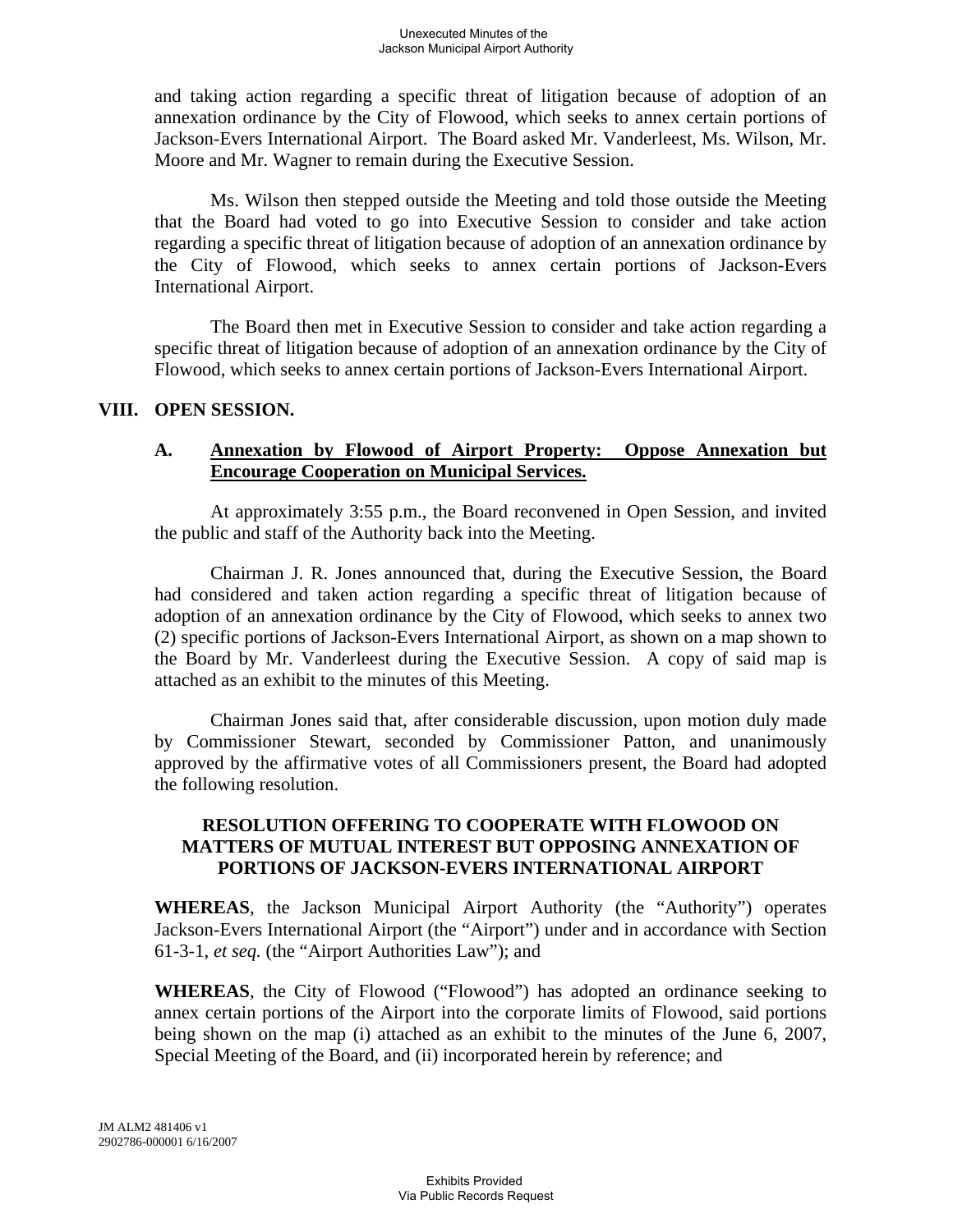**WHEREAS**, the Board of Commissioners (the "Board") of the Authority appreciates the long and positive history of cooperation between the Authority and Flowood on many issues of mutual importance; and

**WHEREAS**, the Board has given careful consideration to the implications and consequences of annexation of the portions of the Airport sought to be annexed by Flowood, and has reviewed and considered the statutory authority and responsibilities granted to the Authority by the Airport Authorities Law, other applicable laws, and the applicable case law and other precedents regarding annexation of Airport property;

**NOW, THEREFORE, BE IT RESOLVED**, the Board hereby determines that it would be in the best interests of and in furtherance of the duties and responsibilities of the Authority to, and the Board hereby does, take the following actions:

- 1. The Board opposes annexation of the portions of the Airport sought to be annexed by Flowood, and authorizes and directs the Chief Executive Officer of the Authority to take all steps necessary and appropriate to inform the City of Flowood and other appropriate parties of the Board's position.
- 2. The Board approves and authorizes the employment of Jim Carroll of the Jackson, Mississippi, law firm of Carroll Warren and Parker to serve as special legal counsel to the Authority in opposing the attempt by Flowood to annex certain portions of the Airport, the exact terms and conditions of said employment to be subject to approval by the Chairman and Chief Executive Officer of the Authority.
- 3. The Chief Executive Officer and other representatives of the Authority are authorized and directed to give notice of this matter to the City of Jackson.
- 4. In a good faith effort to avoid an expensive and divisive dispute over annexation of certain portions of the Airport, the Board authorizes and directs its Chief Executive Officer and other representatives to invite Flowood and other local governments to work together on matters of mutual interest, including without limitation: water and waste water; utilities; garbage collection and hazardous waste removal; police and fire protection; ground transportation; economic development; zoning; land use; and development guidelines.

# **IX. OTHER MATTERS CONTINUED.**

# **A. June 2007 Board Meeting.**

After discussing scheduling conflicts and the difficulty of assembling a quorum for the regular monthly meeting of the Board in June, the Board determined to call a special meeting of the Board for 7:30 a.m. on Thursday, June 21, 2007.

# **X. DISCUSSION: STRATEGIC INITIATIVES.**

No discussion or action was taken on this matter at the Meeting.